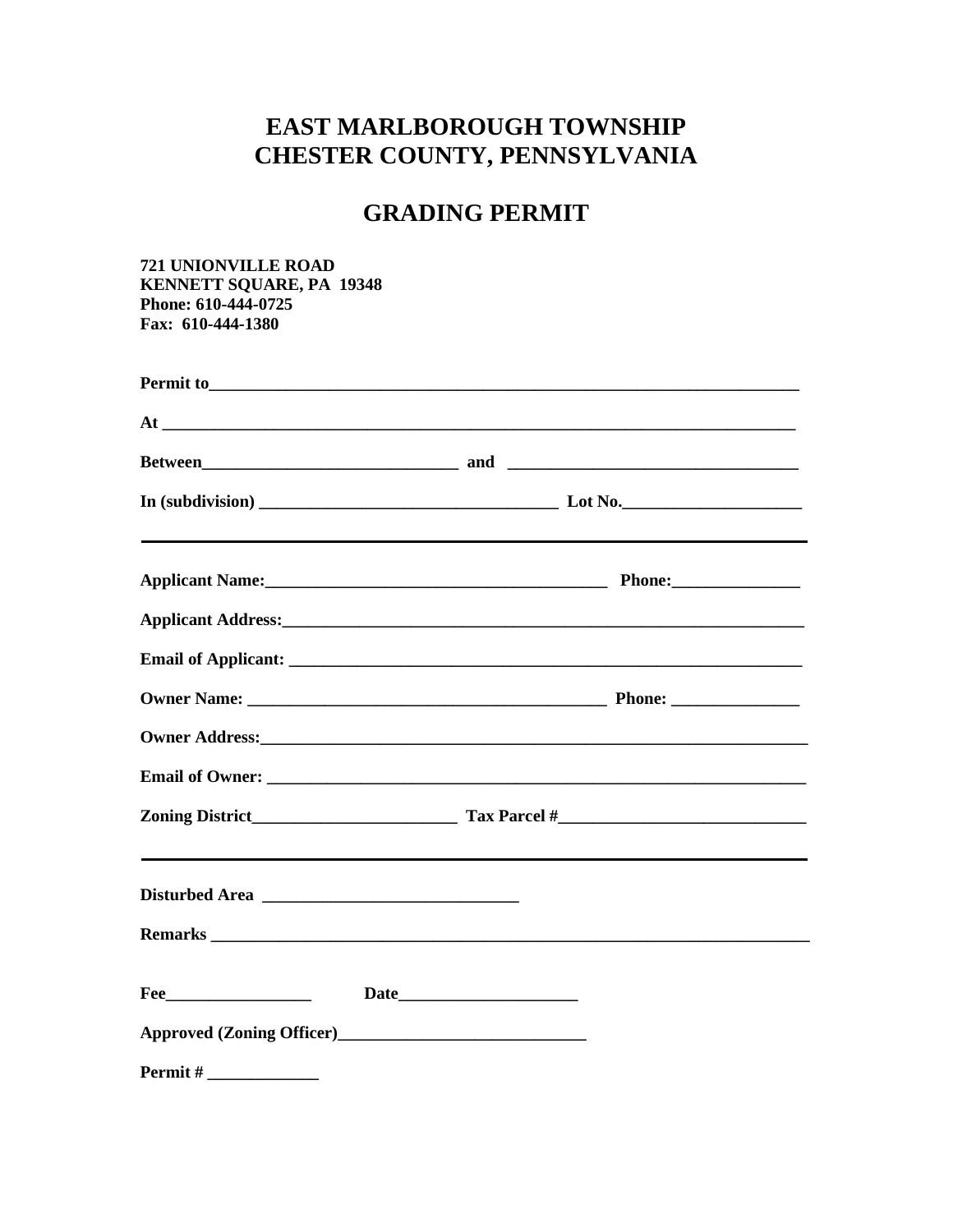#### **THIS PERMIT SHALL BE POSTED SO IT IS VISIBLE FROM THE STREET**

**Failure to post this permit may result in denial of mandatory inspections**

**Approved plans, and supporting information shall be retained on job and this permit shall be posted until a valid Certificate of Use has been received.**

**All work shall be complete in accordance with the approved plans. If changes are required, revisions shall be submitted to and approved by the township prior to start of such work.**

**All required E and S Controls shall be in place prior to start of Earth Disturbance.**

**Erosion control devises shall be installed and maintained in accordance with ACT 102, the approved Grading Plan, and East Marlborough Township Code of Ordinances.**

**E and S Controls shall be inspected weekly and after every event.** 

**No grading or excavating shall be permitted, except as authorized by this permit.**

**No materials shall be burned or buried on site or at any other location within East Marlborough Township.**

**Pennsylvania State Law requires 3 working days notice for construction phase - CONTRACTOR IS REQUIRED TO USE P.A. ONE CALL IN ACCORDANCE WITH P.A. STATE LAW.**

**A Certificate of Occupancy will not be issued for any structure until all work authorized by this permit has been completed and subsequently approved by this office.**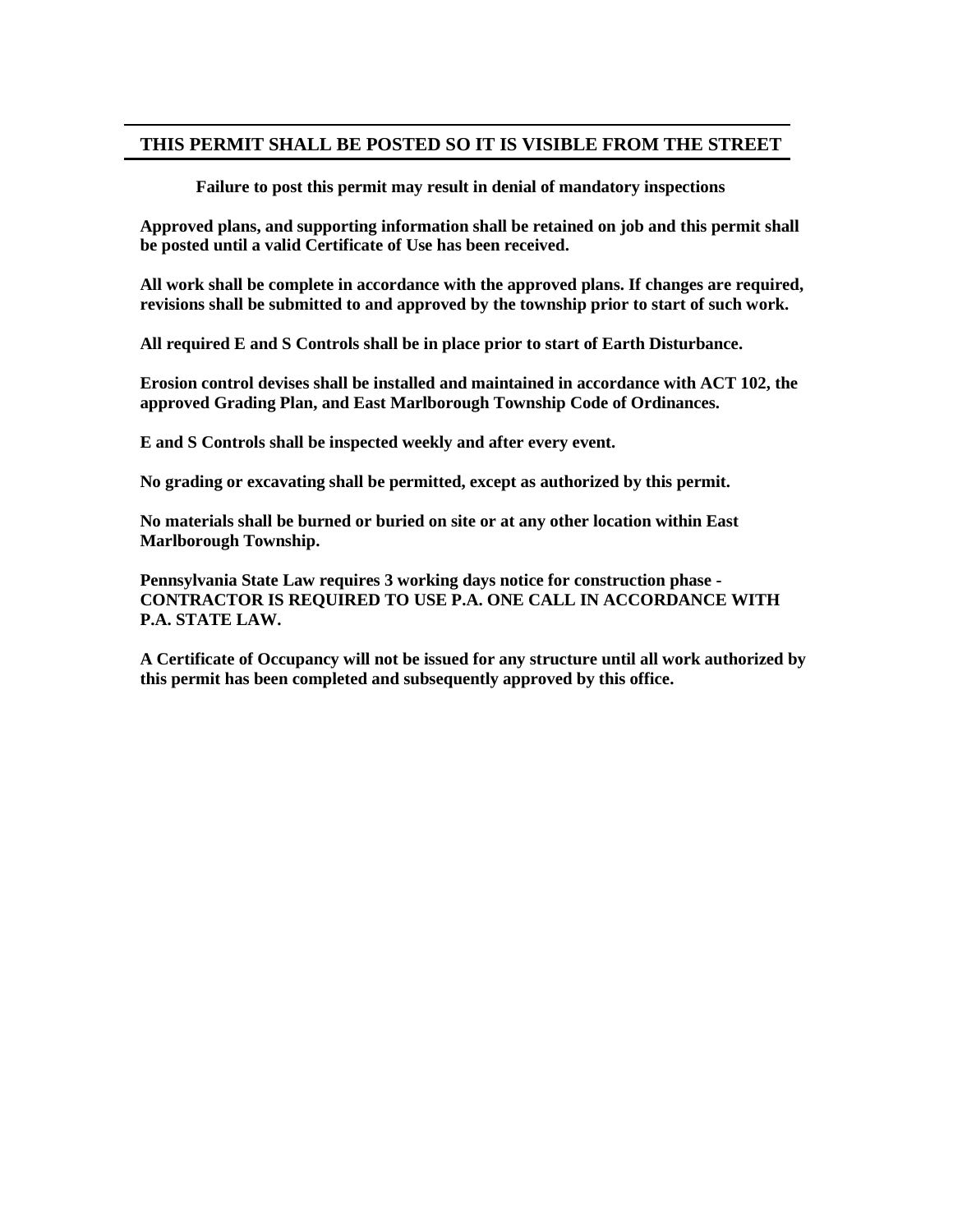Don't Let Storm Water Run Off **With Your Time and Money!** 

# **What the Construction Industry Should Know About Storm Water In Our Community What is Storm Water?**

The construction industry plays an important role in improving our community's quality of life by not only providing new development, but also protecting our streams and rivers through smart business practices that prevent pollution from leaving construction sites.

Storm water runoff leaving construction sites can carry pollutants such as dirt, construction debris, oil, and paint off-site and into storm drains. In our community, storm drains carry storm water runoff directly to local creeks, streams, and rivers with no treatment. Developers, contractors, and homebuilders can help to prevent storm water pollution by taking the following steps:

1. Comply with storm water permit requirements.

# 2. Practice erosion control and pollution prevention practices to keep construction sites "clean."

3. Conduct advanced planning and training to ensure proper implementation on-site.

The remainder of this fact sheet addresses these three steps.

## **Storm Water Permit Requirements for Construction Activity**

Planning and permitting requirements exist for construction activities. These requirements are intended to minimize storm water pollutants leaving construction sites.

- Pennsylvania's Erosion and Sediment Pollution Control Program (25 Pa. Code, Chapter 102) requires Erosion and Sediment Control Plans for all earth disturbing activities.
- $\bullet$ The National Pollutant Discharge Elimination System (NPDES) Permit Program (25 Pa. Code, Chapter 92) requires that construction activities disturbing greater than one acre submit a Notice of Intent for coverage under a general NPDES permit.

Knowing your requirements before starting a project and following them during construction can save you time and money, and demonstrate that you are a partner in improving our community's quality of life. For more information about these programs, contact your local county conservation district office or the Department of Environmental Protection.

## **Erosion Control Practices:**

- Perimeter controls (e.g. silt fence)  $\bullet$
- Sediment traps  $\bullet$
- **Immediate revegetation**  $\bullet$
- Phased, minimized grading  $\bullet$
- $\bullet$ **Construction entrance**
- Protection of streams and drainage ways  $\bullet$
- **Inlet protection**  $\epsilon$



#### water seeps into the ground or drains into what are commonly

precipitation that flows across the

or when snow and ice melt. The

ground and pavement when it rains

Storm water is water from

called storm sewers. These are the drains you see at street corners or at low points on the sides of streets. Collectively, the draining water is called storm water runoff.





### An Ounce of Prevention

Rain that falls onto construction sites is likely to carry away soil particles and other toxic chemicals present on construction sites (oil, grease, hazardous wastes, fuel). Storm water, if not properly managed, carries these pollutants to streams, rivers, and lakes. Erosion and sediment control practices can serve as a first line of defense.